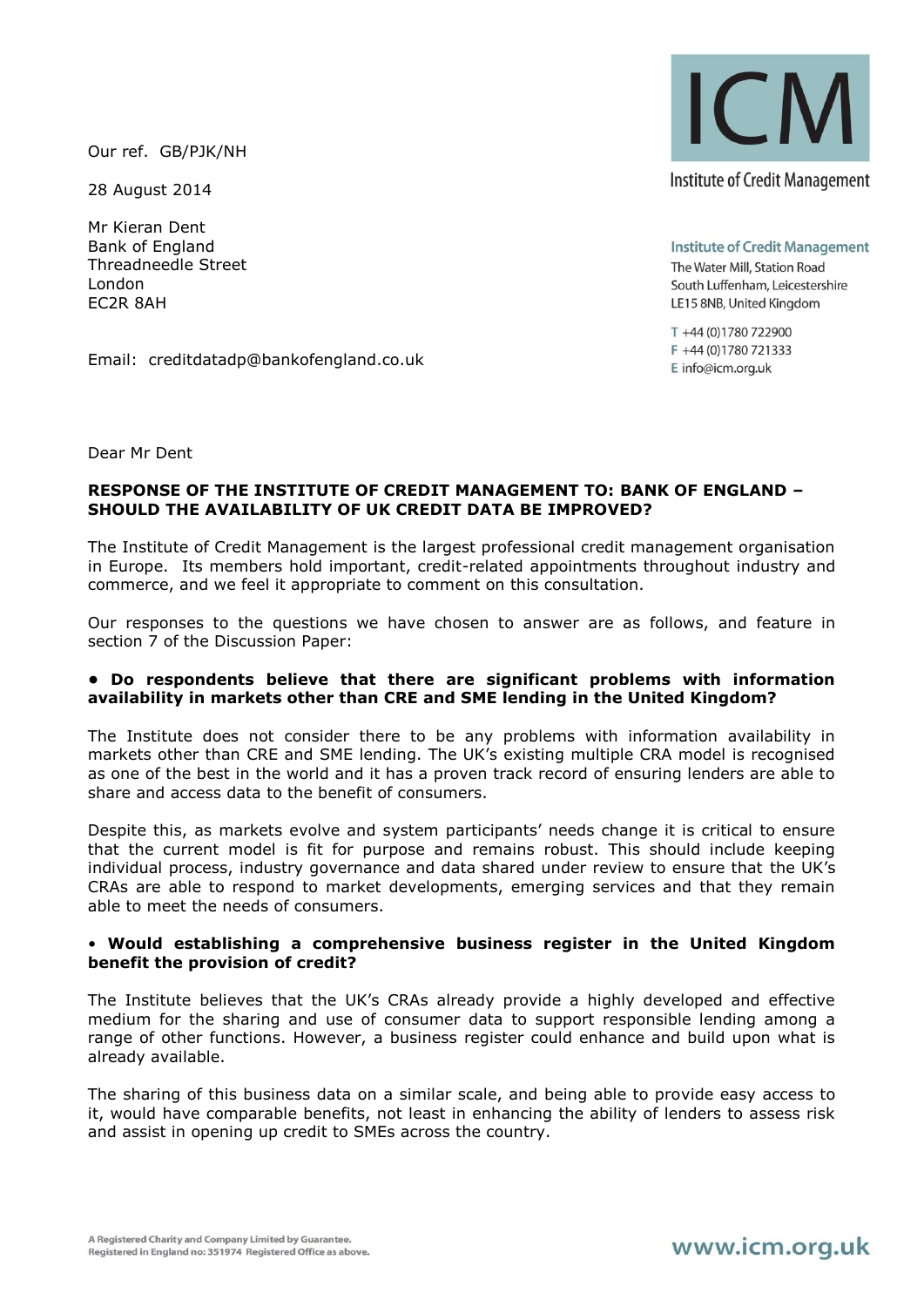A central business register is one viable route to making such data available to lenders on this scale. The Institute believes that this approach would deliver a number of benefits, not least that of addressing existing difficulties in establishing and verifying the identities of businesses, in particular small incorporated businesses.

However, if introduced, we would have concerns about the likely burden this would place on small and micro businesses, in particular, as well as the potential loss of the varying assessments of this data which are provided by a number of competing providers.

In addition, there are also a number of further considerations that would need to be taken into account, including the administrative and financial burden of establishing and running a database of this scale.

To facilitate the setting up of such a register, we believe that the existing work to make VAT register and SME income data available through the CRAs should be allowed to take their course. It is considered that both these proposals alone will significantly increase the availability of SME data and, as stated, they should be allowed to take their course before further measures are considered.

### • **What are respondents' views on our assessment of the key information required for SME lending?**

The Institute generally agrees with the assessment by the Bank of England's Discussion Paper.

Currently, business current account data, in particular, is rarely shared. It is typically limited to details showing no more than the existence of an account and the date it was opened. There is currently no industry wide initiative which shares business current account credit turnover data with multiple CRAs.

It is pleasing to see that the Government has recognised the importance of a more integrated system of data sharing, particularly in relation to business current account turnover data and other lending information in the Small Business, Enterprise and Employment Bill. The Institute believes that access to this data will support improved lending levels to SMEs by providing a more comprehensive view of a borrower's creditworthiness.

### • **What are respondents' views on our assessment of the availability and importance of information in the UK SME lending market?**

The Institute broadly agrees with the Bank of England's assessment in its Discussion Paper.

SMEs remain a critical part of the UK's economy and the discussion paper recognises the important role that increased data sharing can play in enhancing lending to SMEs. Additionally, this data can help to build our understanding of developing trends and the requirements of the SME market which, in turn, will help to support future policy making.

The availability of cogent up to date data would also enable the lending institutions to take a balanced view when assessing lending proposals and would enable them to realistically price applications both with regard to margin and required security.

### • **What are respondents' views on whether improving and widening access to credit data could deliver the benefits suggested for the origination of credit? Are there any other types of data that, if made available, could support the provision of credit?**

The Institute agrees with the broad principles presented in the Discussion Paper, in particular the benefits of improving and widening access to credit data in the provision of credit to the SME sector.

# www.icm.org.uk